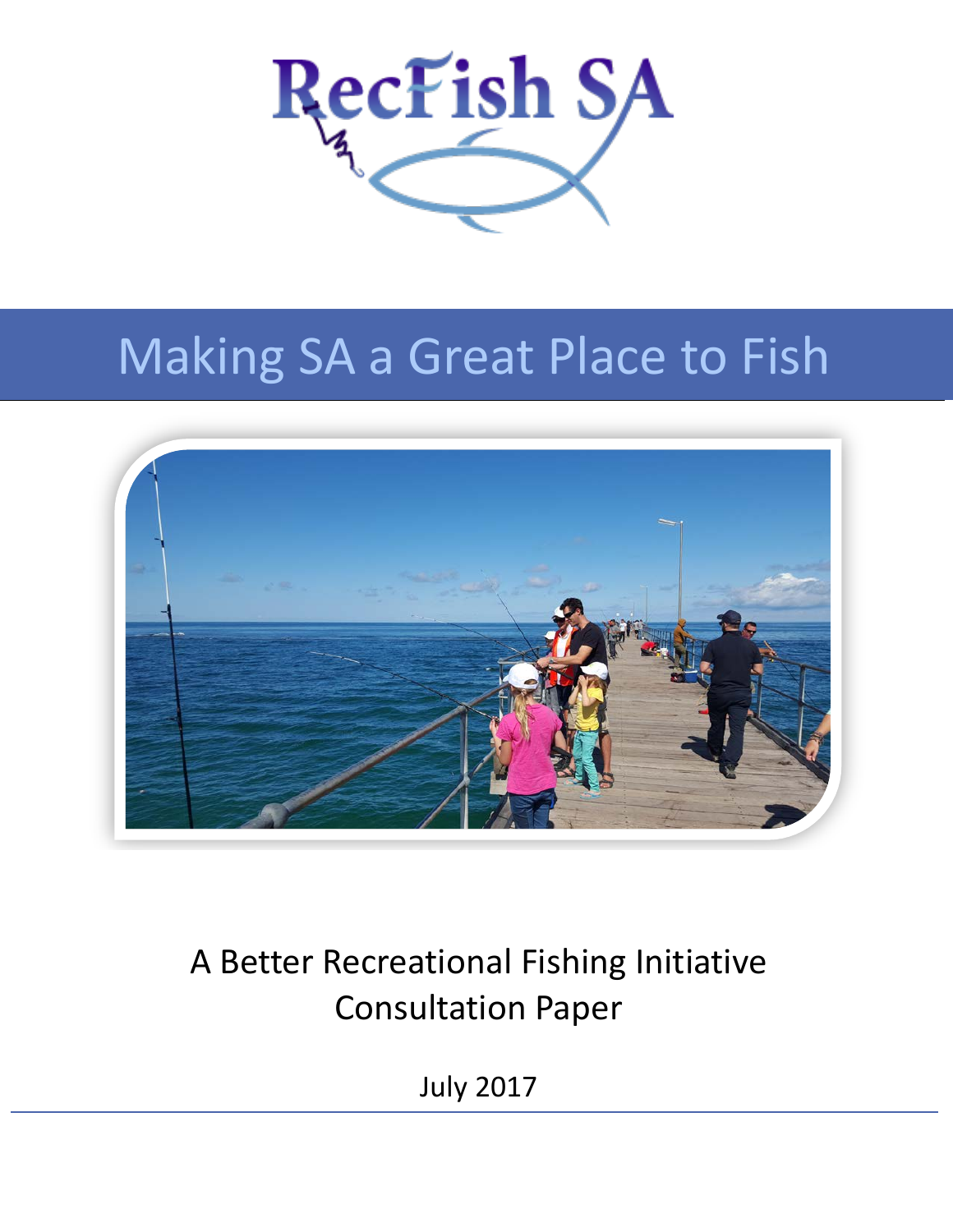

## <span id="page-1-0"></span>**Preface**

*Making South Australia a Great Place to Fish*; presents a series of strategic initiatives that we believe will improve the quality of fishing for the 277,000 South Australians that fish every year and the many thousands of visitors that come to our great state to dangle a line. These initiatives have been formulated by RecFish SA in response to extensive contact with the states grassroots recreational fishers over many years who are demanding that government recognises the economic, social and wellbeing benefits of the recreational sector by doing more to improve fish stocks and the quality of fishing in SA. The suite of initiatives presented in this document also align to *A Better Future or Recreational Fishing in South Australia; Recreational Fishing Strategic Plan 2014-2018* released by RecFish SA in 2014 which should be referred to when examining this document.

*Making South Australia a Great Place to Fish* is your opportunity to help refine the key initiatives that will contribute to improving recreational fishing in SA. Your opinions will help us to develop a manifesto for recreational fishing which will be publicized and presented to the major political parties in the lead up to the State Election in March 2018.

To assist you in submitting your response to this document, RecFish SA have developed an on-line survey which is available to you at

## <https://www.surveymonkey.com/r/YDRY9SM>

You may also respond in writing to;

**Making SA a Great Place to Fish RecFish SA 6 Mary St. HINDMARSH SA, 5007**

[assistance@recfishsa.org.au](mailto:assistance@recfishsa.org.au)

## **Submissions close 5.00pm Friday 25 August 2017**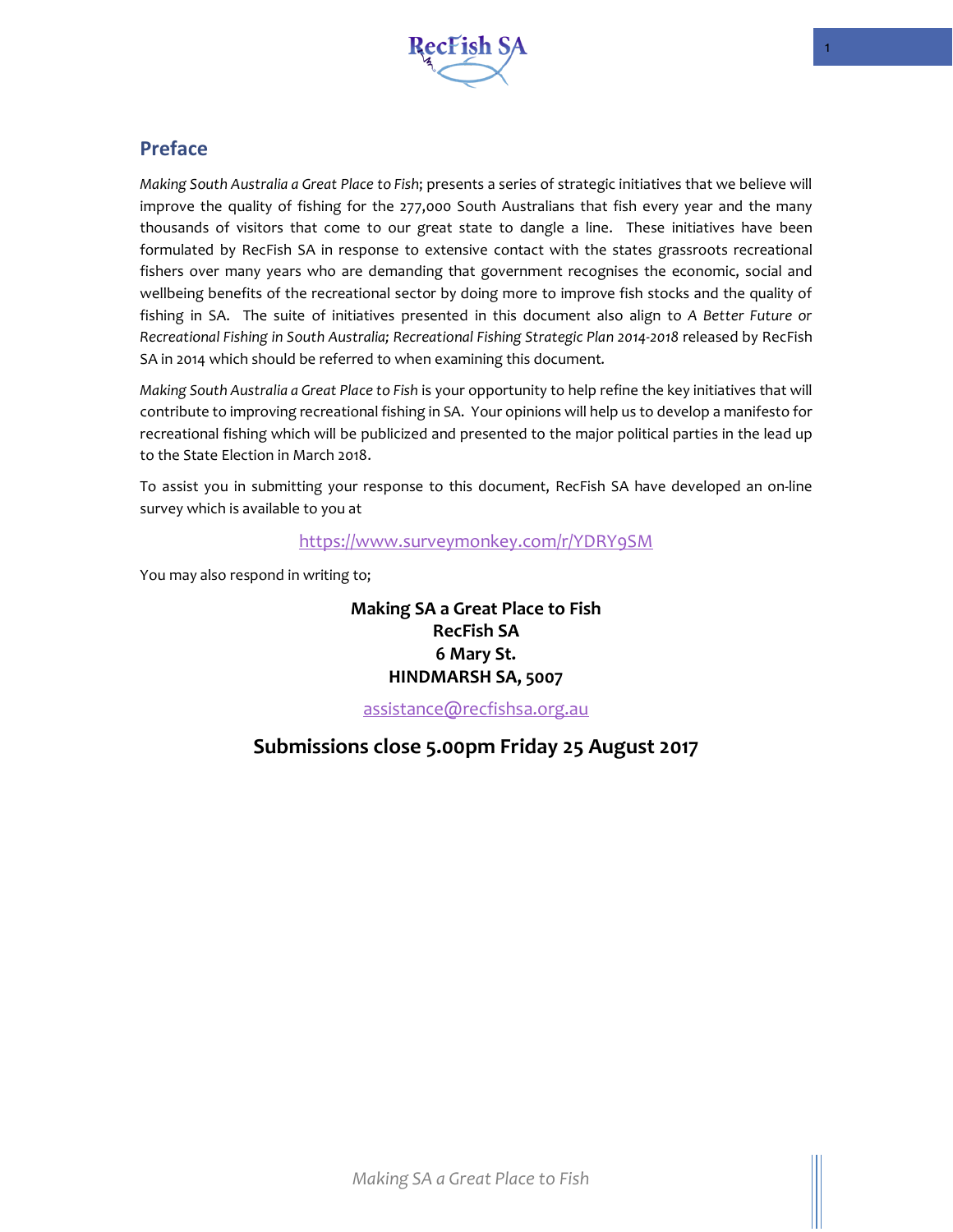

## <span id="page-2-0"></span>**Executive Summary**

For many South Australians recreational fishing forms a very important part of their quality of life and the existence of many towns and settlements located along the coast and inland waterways of SA depends significantly on the economic and social contribution made by recreational fishing. It is therefore important that government adequately recognises the needs of the recreational fishing public which makes up 16% of the population and commits to initiatives that will protect, promote and develop sustainable, accessible, enjoyable and safe fishing for the benefit of the whole community.

South Australia is a good place to fish but it can be much better. Declining fish stocks and progressively less areas to fish mean it is becoming more difficult and more expensive for South Australia's 277,000 recreational anglers to catch a feed of fish. The thousands of jobs that are supported by recreational fishing and the lifestyles of hundreds of thousands of South Australians are at risk if we continue to ignore the great opportunities that are on offer to SA by investing in recreational fishing.

*Making SA a Great Place to Fish* presents 6 Themes and 19 Key initiatives to assist recreational fishers in expressing their views about the actions the government must take to improve recreational fishing in this state.

## **An Investment in SA**

#### **Key Initiatives**

- 1. A comprehensive and rigorous survey of recreational fishing in SA that measures the level of participation and the economic and social value it delivers to the state.
- 2. Significant increases in government funding for managing and developing recreational fishing in SA.
- 3. Greater funding support for RecFish SA as the Peak Body for recreational fishing in SA.

#### **Recreational Fishing Grant Program**

#### **Key Initiatives**

4. Government Commitment to the Continuation of The Recreational Fishing Grants Program to Empower Communities in Improving Recreational Fishing in their Regions.

#### **More Great Places to Fish**

#### **Key Initiatives**

- 5. Improving Boat Ramps and Jetties.
- 6. Opening More Reservoirs and Freshwater Fisheries.
- 7. Developing Urban Fisheries.
- 8. Supporting Put and Take Fisheries Through Long Term Commitments to Stocking Programs.
- 9. More Fishing Reefs and Fish Aggregation Devices (FADs).

## **Better Fisheries for All**

#### **Key Initiatives**

- 10. Implementing World's Best Practice fisheries management by capping the amount of popular recreational fish species that are caught by commercial fishers (Total Allowable Commercial Catch; TACC).
- 11. Removing the use of nets and long lines for popular recreational fishing species.
- 12. Undertaking a comprehensive review of the allocation of key fish stocks between the recreational and commercial sectors.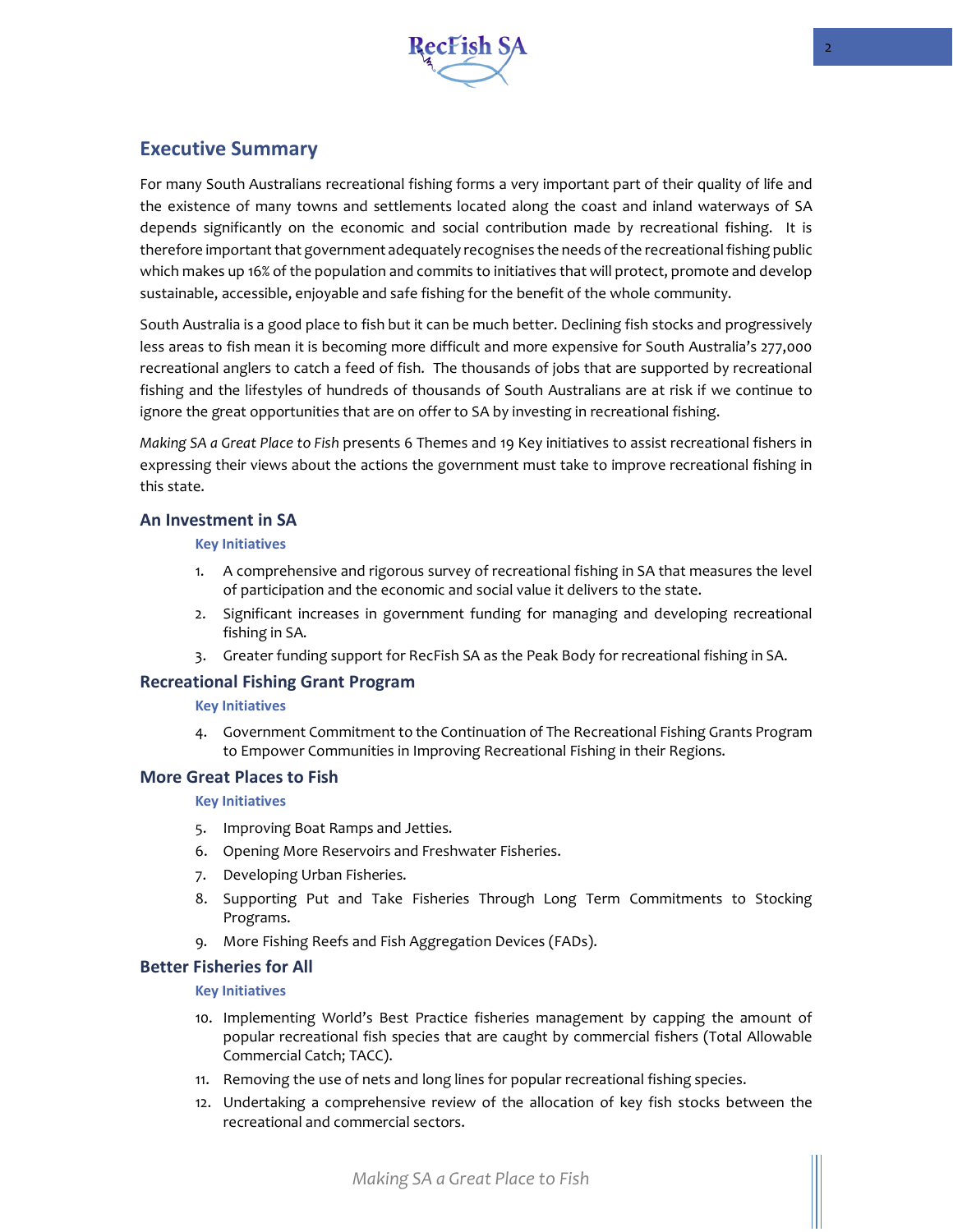

13. Restructuring the Marine Scale and Lakes & Coorong Fisheries.

## **Havens for Recreational Fishing**

#### **Key Initiatives**

- 14. A network of recreational fishing havens across SA.
- 15. Net Free GSV.
- 16. Coorong Recreational Fishing Haven.
- 17. Upper Spencer Gulf

## **Recreational Fishers Working for the Environment**

#### **Key Initiatives**

- 18. Greater government and community support for fish habitat and flow restoration projects.
- 19. Properly funded and supported Murray cod stocking program in the River Murray.

## *Making South Australia, A Great Place to Fish,* **means**

- healthier and more sustainable fish stocks,
- the management and development of recreational fishing is community driven,
- increased economic development opportunities for regional small business,
- increased social and environmental benefits for SA,
- a greater diversity of high quality fishing opportunities for South Australians,
- greater investment in fishing locally rather than travelling interstate,
- greater interstate and international recognition of SA because of the quality of its fishing and,
- that the South Australian Government acknowledges and respects the wants and needs of the states 277,000 recreational fishers.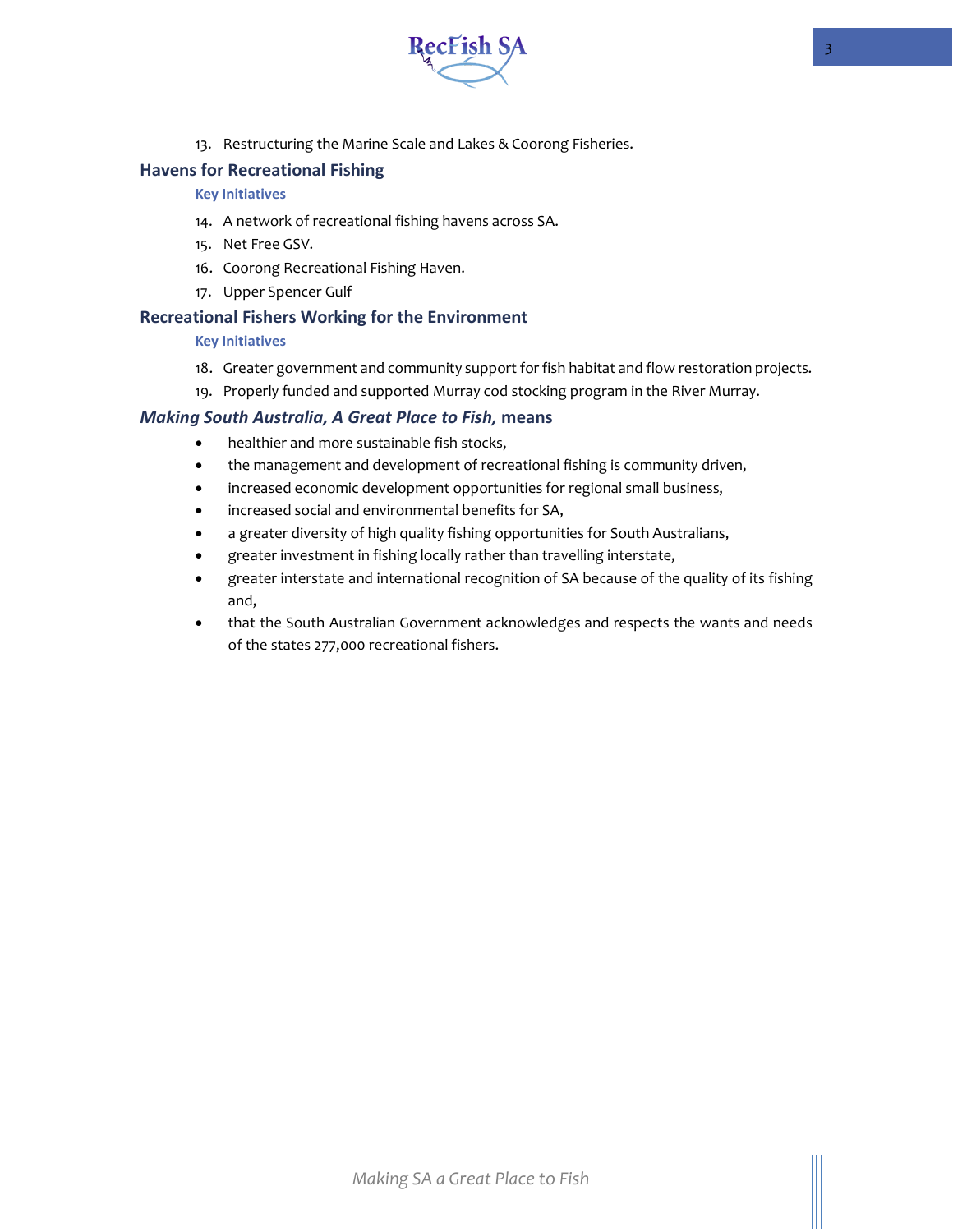

## **Table of Contents**

| Recreational Fishers Working for the Environment 11 |  |
|-----------------------------------------------------|--|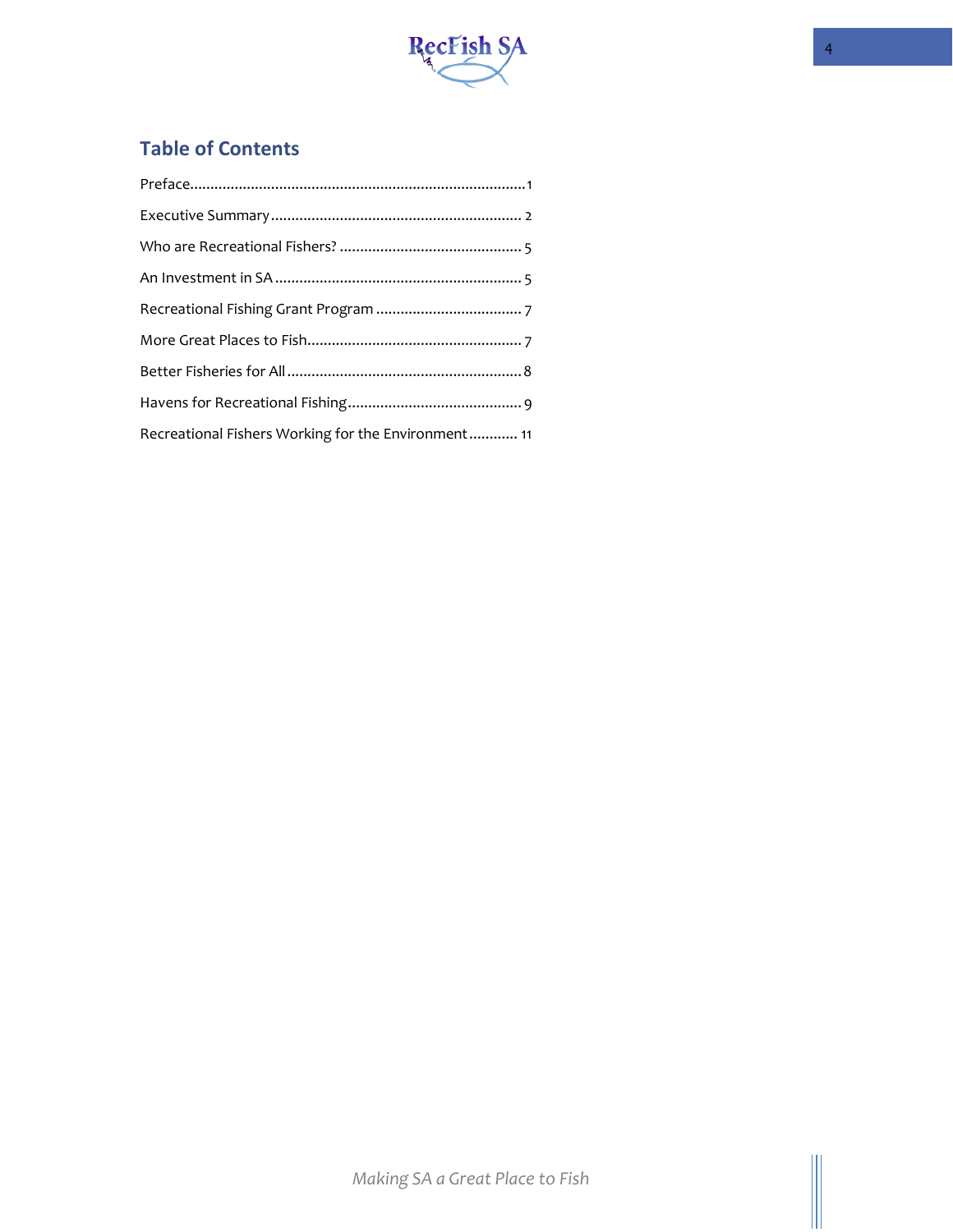

## <span id="page-5-0"></span>**Who are Recreational Fishers?**

Recreational fishers are overwhelmingly represented amongst the many that call our great state home and those that visit once and get drawn back time after time. They are the families that might wander down to Grange Jetty on a beautiful summers evening to catch a Yellowfin whiting or a Blue crab or the couples spending a weekend together on KI. They are also the great mates that pack the 4WD and get away for a week-long adventure to the wilderness and seclusion of the states West Coast in the hope of catching that once in a lifetime monster mulloway. The old bloke with his dog, sitting in his tinny in the shade of a sprawling Red gum on the Murray, he's a recreational fisher as well. Tourists aboard the many houseboats; yatchies, caravaners, farmers, truckies, school kids, doctors, tradies and everyone inbetween are all united by the love of fishing. There are no boundaries to their pursuits, it's enjoyed by new and old Australian's alike, all religions, all abilities, and all classes! They're your family, your mates and your work colleagues; they live across the road, stand next to you at the footy and pass you in the street.

All up, there are almost 300,000 South Australians that wet a line every year, spending hundreds of millions of dollars at the hotels, pubs, petrol stations, caravan parks, boat yards and tackle shops across the state. Perhaps no other group better represents the diversity and fabric of South Australian society.

## <span id="page-5-1"></span>**An Investment in SA**

## **Key Initiatives**

- *1. A comprehensive and rigorous survey of recreational fishing in SA that measures the level of participation and the economic and social value it delivers to the state.*
- *2. Significant increases in government funding for managing and developing recreational fishing in SA.*
- *3. Greater funding support for RecFish SA as the Peak Body for recreational fishing in SA.*

*Making South Australia a Great Place to Fish*, recognises that the responsible management of recreational fishing is vitally important to our health and wellbeing and while environmental sustainability concerns should be at the forefront of management decisions, the understanding of the amenity and social value of fishing is critical in developing robust management responses. RecFish SA believes there is an insufficient recognition or promotion of the social and economic benefits of recreational fishing and more focus should be made to understand and articulate what recreational fishing means to the lifestyle of South Australians.

Recreational fishers invest heavily in SA through the taxes they pay on gear and supplies (>\$35 million annually) and directly through the investment they make through the purchase of recreational rock lobster pot licences (\$792, 000 annually) and boat registrations (\$3.2 million annually). Yet, annual direct government funding for the management of recreational fishing in SA is only \$800,000. Clearly, this level of investment by government demonstrates that the value of recreational fishing to our economy is not recognised and funding is nowhere near adequate to support further development of the sector.

The last reliable survey of the value of recreational fishing estimated that South Australian anglers spent over \$350 million annually in their pursuit and had invested over \$1.2 billion in boats and other equipment for recreational fishing (Henry & Lyle, 2001). But this information is outdated and therefore it is critical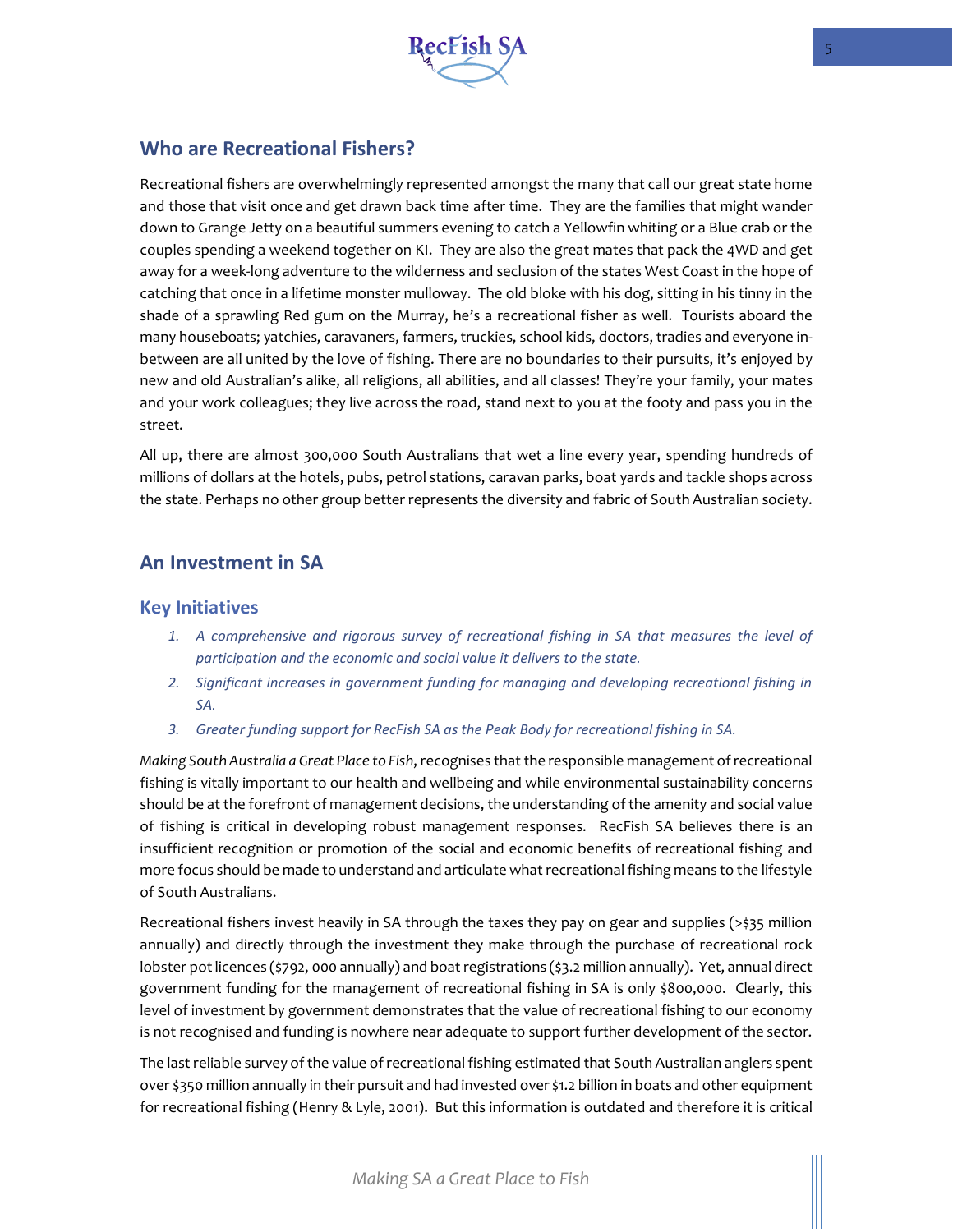

that a comprehensive and rigorous survey is undertaken to better understand the current levels of participation in recreational fishing and the economic and social value it delivers to the state. Collecting this information means that governments and the community will recognise just how valuable recreational fishing is to the Australian lifestyle and why it must be fostered and developed.



## *How does investment in recreational fishing in SA compare to other states of Australia?*

#### *\*0 = unknown, \*\* over 4 years. Note, does not include income from boat registrations or licences.*

The exciting and productive initiatives that have been advocated in this paper will of course cost money; no industry can grow without investment. It is clear by the significant ongoing investment in recreational fishing in other States and territories that the benefits of recreational fishing are well understood across the rest of Australia. The Peak community bodies which represent recreational fishers and play a leading role in developing recreational fishing are respected by government and substantially funded for the critical services they provide, unlike South Australia.



*\* unknown*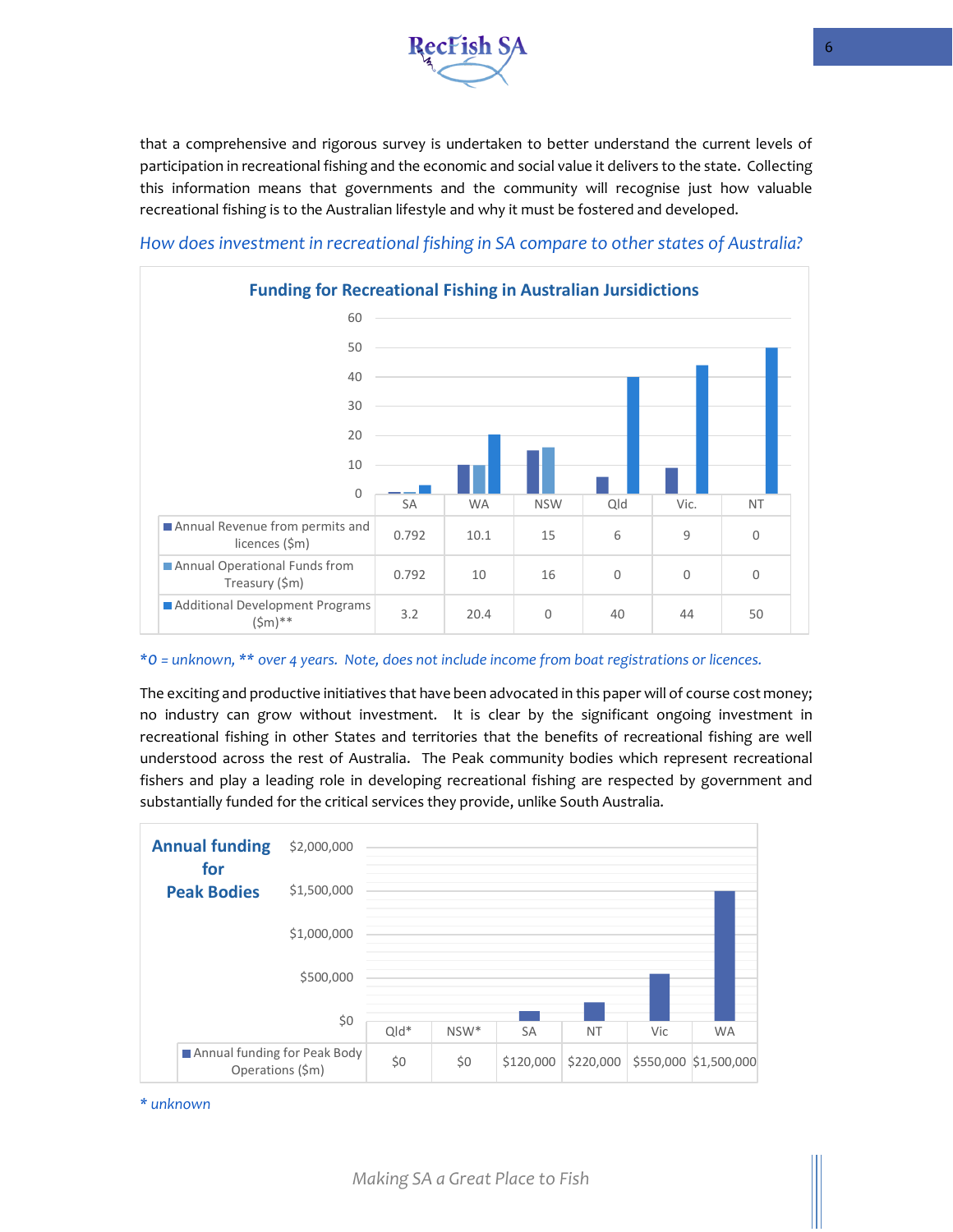

Healthier fish stocks based on better habitat, fish stocking programs, better boat ramps, jetties and breakwaters and sensible fisheries management that acknowledges the immense value of recreational fishing, are all actions that can be delivered by government in achieving its mandate to invest in SA. *Making SA a Great Place to Fish* means that South Australia will be able to compete against other states as the best place to fish in Australia and will become more widely recognised on the massive international fishing market.

Ultimately, the recreational fishing community in South Australia should play a vital part in guiding government on how the management and development of their sector can be funded. With appropriate government support, a Citizens Jury can be convened to deliberate the issue and compel government to implement the preferred means of funding recreational fishing.

## <span id="page-7-0"></span>**Recreational Fishing Grant Program**

## **Key Initiatives**

*4. Government Commitment to the Continuation of The Recreational Fishing Grants Program to Empower Communities in Improving Recreational Fishing in their Regions.*

The Recreational Fishing Grant Program (RFGP) is a great success story that has committed \$2 million to empowering local communities to undertake projects that improve recreational fishing in their local area. Thanks to the RFGP and in particular, the fantastic commitment of local communities…

- hundreds of children and families have been fishing for the first time;
- Warren and Bundaleer Reservoirs and the River Murray have been stocked with hundreds of thousands of native fish for the benefit of anglers;
- fishers can get shelter from the sun or the rain on the Elliston Jetty and;
- cleaning your days catch can be done in the safety and convenience of a dedicated fish cleaning station, plus much more.

Continuing the RFGP is critical to fostering collaboration between South Australian communities and the government in managing and developing recreational fishing at a local, regional and state level.

## <span id="page-7-1"></span>**More Great Places to Fish**

## **Key Initiatives**

- *5. Improving Boat Ramps and Jetties.*
- *6. Opening More Reservoirs and Freshwater Fisheries.*
- *7. Developing Urban Fisheries.*
- *8. Supporting Put and Take Fisheries Through Long Term Commitments to Stocking Programs.*
- *9. More Fishing Reefs and FADs.*

SA has many great places to fish, from the legendary Locks Well salmon beach on the Eyre Peninsula to Cooper Creek; Marion Bay to the Mighty Murray and from KI to the Glenelg River; but there is so much more we can do. Improving access to some of the state's best fishing spots will encourage participation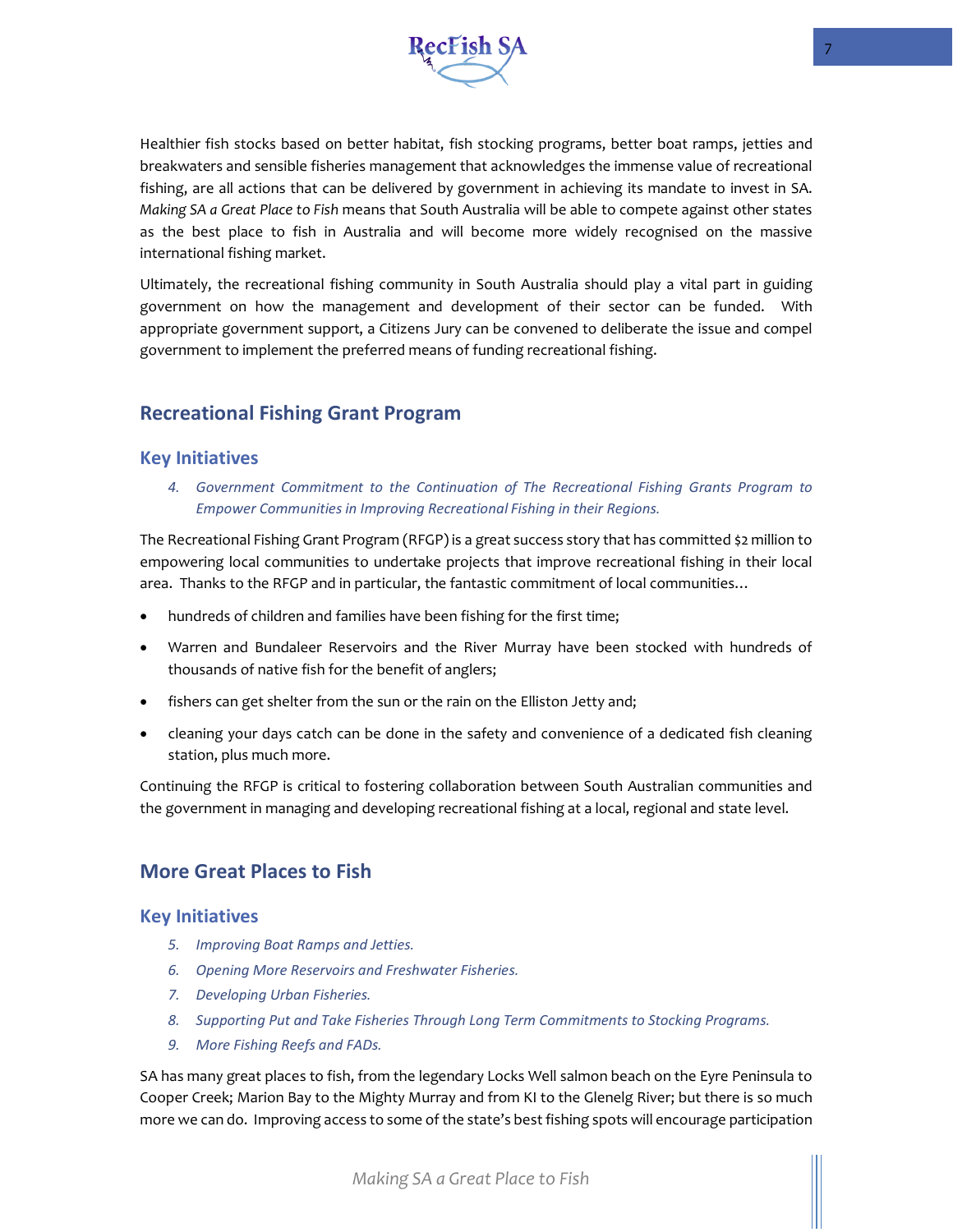

and provide opportunities for fishers from all parts of society to experience some of the truly great places we have in SA.

Upgrading and maintaining boat ramps will mean safer and easier access to some of the best fishing areas in the state. Better ramps also mean that many thousands more interstate fishers will visit SA to sample our fishing, which is great for our state economy.

Opening more reservoirs to recreational fishing means more great places to fish and diversifies opportunities for local and visiting anglers. Reservoirs are great places to fish because they are accessible and safe for families, school kids, the elderly and those that are physiologically impaired. There are also great opportunities to develop more freshwater fisheries in the Mt Lofty Ranges, Mid-North and the South-East which will stimulate tourism and relieve some of the pressure on stressed marine fish stocks.

Developing urban fisheries in the many water bodies distributed across greater Adelaide creates an alternative for many children to experience an unstructured and healthy outdoor activity. Urban fisheries mean that South Australians who live locally can enjoy a day's fishing with their families in the safety and convenience of their home environment. Mawson Lakes, West Lakes, the Port, Onkaparinga and Torrens rivers and Thorndon Park Reservoir are just a few of the places that can be developed as urban fisheries. Developing small urban and freshwater fisheries requires that these places contain healthy stocks of fish that are attractive to fishers which can be caught and replenished over the long term; these are called Put and Take fisheries. Put and Take Fisheries have been developed in many countries and are particularly popular where there is high fishing pressure on wild stocks or where stocks are unable to sustain populations through natural breeding.

Dedicated recreational fishing reefs and appropriately managed Fish Aggregation Devices (FADs) are great initiatives that help support the development and management of recreational fishing. The developing Rogues Point Recreational Fishing Oyster Reef near Ardrossan in SA and the NSW FADs program shows that establishing similar facilities across the state will receive popular support from recreational fishers.

## <span id="page-8-0"></span>**Better Fisheries for All**

#### **Key Initiatives**

- *10. Implementing World's Best Practice fisheries management by capping the amount of popular*  recreational fish species that are caught by commercial fishers (Total Allowable Commercial Catch; *TACC).*
- *11. Removing the use of nets and long lines for popular recreational fishing species.*
- 12. Undertaking a comprehensive review of the allocation of key fish stocks between the recreational *and commercial sectors.*
- *13. Restructuring the Marine Scale and Lakes & Coorong Fisheries.*

Recreational fishing is a great pastime for all South Australians to enjoy, and the social and economic value of a recreationally caught fish far outweighs the value of that same fish caught in a commercial net. Commercial netting and longlining leaves local areas depleted of fish thereby ruining the chances for families to enjoy a feed of fish. The amount of fish that can be caught in nets and on long lines by commercial fishers is uncapped, which has resulted in overfishing. Consequently, the populations of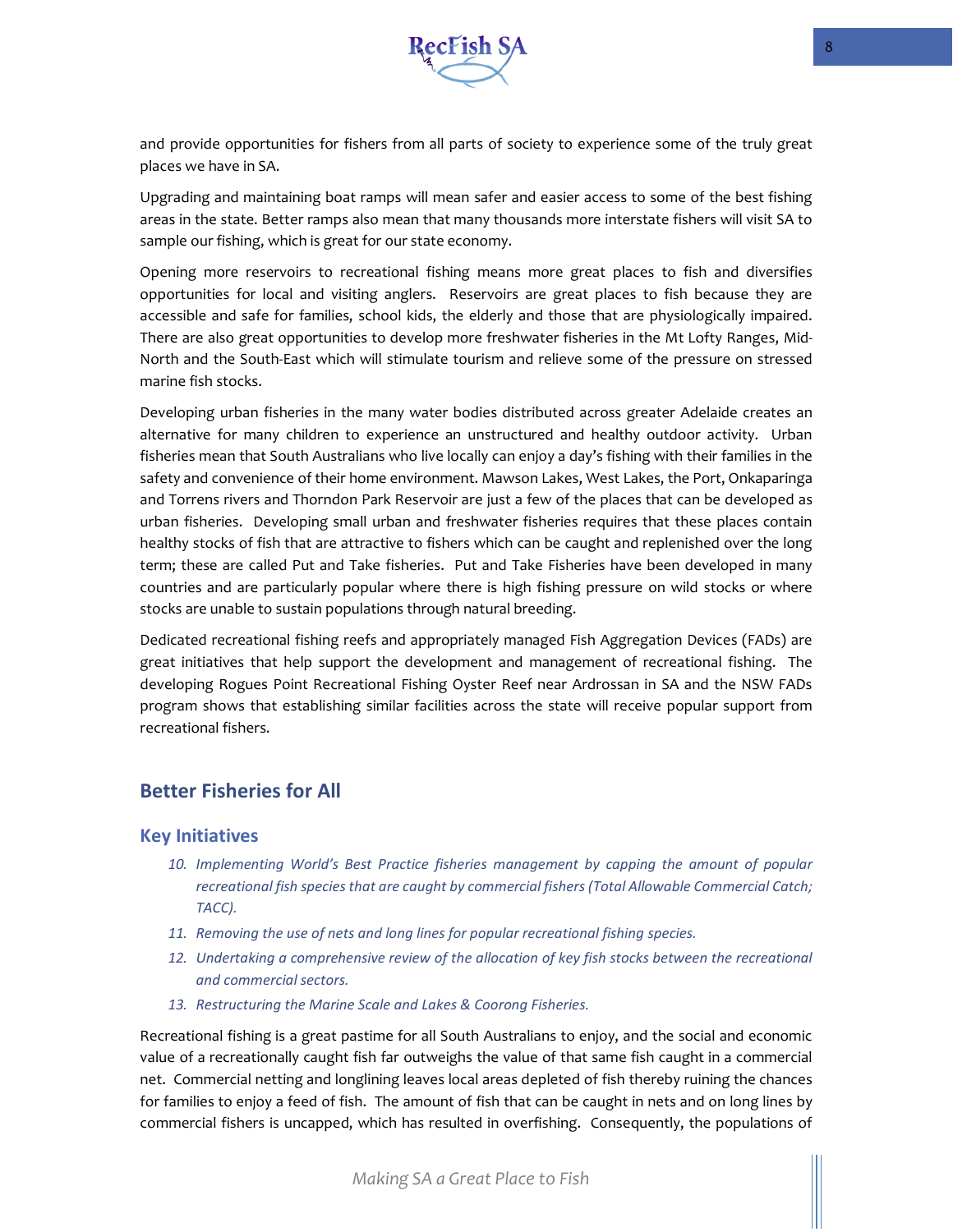

key recreational species such as King George whiting, Snapper, Mulloway, Squid and Garfish continue to decline. This can be addressed by implementing World's Best Practice management and capping the amount of fish that are caught by commercial fishers. Removing the use of nets and longlines for some species means that fish stocks will remain healthy and local communities will not feel the impact of the localised depletion of fish stocks on their favourite fishing grounds, caused by these practices. Commercial line fishing for King George whiting, Snapper and Squid will remain as commercial practices as they have less impact on recreational fishing and fish stocks while still supplying local demand for fresh seafood. Individually hooked fish caught by commercial fishers are preferred by consumers as, they are handled better thus providing higher quality product to the market and non-target species are less likely to be captured or killed.

A comprehensive review of the shares of key fish stocks between the recreational and commercial sectors is necessary to ensure that recreational fishers have adequate access to popular recreational species and that fisheries resources are managed for the optimum benefit of the community. It is believed that the number of people that purchase fresh fish from local fisheries is similar to the number of recreational fishers in SA yet, the allocation of shares is greatly skewed towards commercial fishers. While the overall health of fish stocks will remain the number one priority for recreational fishers, it is believed that the currently allocated shares of species such as Snapper, King George whiting, Garfish, Australian herring and Mulloway do not adequately reflect optimum use of the resource as required under the Objects of *South Australian Fisheries Management Act 2007.*

RecFish SA believes that the commercial Marine Scale Fishery and the Lakes and Coorong Fishery need to be restructured so that they deliver optimum benefit to the South Australian community. Restructuring these fisheries should aim to substantially reduce latent (non-active) effort as it poses a serious threat to fish stocks by allowing fishing effort to be activated at any time in response to economic factors such as higher market prices. By removing latent effort and implementing TACC's, those fishers that remain in the fishery will be more profitable and will continue to supply locally caught fish to consumers.

## <span id="page-9-0"></span>**Havens for Recreational Fishing**

#### **Key Initiatives**

- *14. A network of recreational fishing havens across SA.*
- *15. Net Free GSV.*
- *16. Coorong Recreational Fishing Haven.*
- *17. Upper Spencer Gulf*

Recreational Fishing Havens provide better angling opportunities for recreational fishers by removing competition with certain commercial fishers and improving fish stocks. Because there are more fish available, recreational fishing havens also promote tourism and create employment in local areas because anglers know they can visit a location and catch a feed of fish.

Recreational Fishing Havens mean that high impact commercial fishing practices such as long-lining and netting for popular recreational species are removed but local markets are still supplied with fresh fish from other less intrusive methods like commercial hook fishing, which means better quality product for consumers and less impact on non-target species.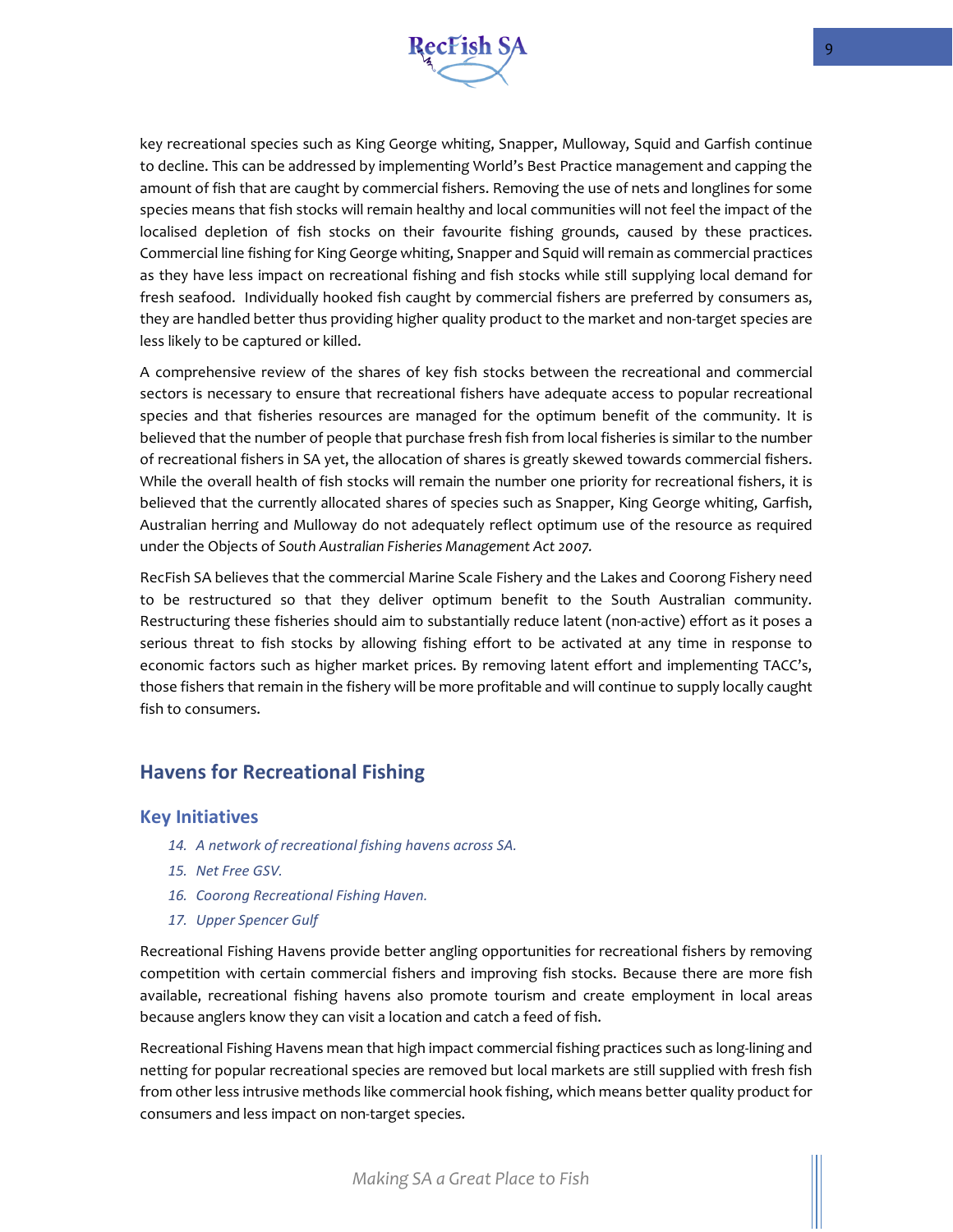

A network of recreational fishing havens across South Australia sends a strong message to the rest of Australia and the world that the South Australian government takes recreational fishing seriously and considers it to be vitally important to regional communities across the state.

For ideas on where Recreational Fishing could be located refer to the RecFish SA Fishing Locations Map a[t https://recfishsa.org.au/](https://recfishsa.org.au/)

## **Net Free Gulf St. Vincent (GSV)**

Because most people fish in the waters of Gulf St Vincent, a Net Free GSV is a priority Recreational Fishing Haven initiative that must be implemented. For many years South Australians have envied the progressive moves to remove high impact commercial fishing practices from places across Australia like Port Philip Bay, Darwin Harbor, Sydney Harbor and now Moreton Bay, while the health and vitality of Gulf St Vincent as a recreational fishing location continues to decline.

Net Free GSV means no netting, long lining or prawn trawling in the waters of Gulf St. Vincent and adequate protection of inshore waters from commercial crabbing. The phasing out of these commercial practices that impact on recreational fishing access and the health of fish stocks will significantly improve opportunities for local and visiting anglers and will bring SA in-line with the rest of the nation by prioritising recreational fishing and fish stocks in designated areas.

## **Coorong Recreational Fishing Haven**

Like Net Free GSV, establishing a priority Recreational Fishing Haven in the Coorong between Goolwa and Long Point means more opportunities for South Australians and tourists. Already internationally recognised, the Coorong will become an even better place to visit and to fish by removing netting and allowing fish stocks like mulloway and bream to recover and flourish. But this doesn't mean that consumers won't be able to still have a feed of the famous Coorong mullet which will continue to be supplied to the market from the south lagoon. It will also mean that fishing and tourist boats can safely navigate the confined waters of the Coorong instead of getting tangled in the myriad of nets that are often strewn through the area.

## **Upper Spencer Gulf**

Over 50,000 people that live in Whyalla, Port Augusta and Port Pirie and surrounding areas go fishing regularly in the waters of the Upper Spencer Gulf but are seeing more area lost to fishing and less fish in their waters. The recent increase to the minimum size limit of King George whiting to 32 cms also means that catching a feed of these favourite fish is fast becoming a thing of the past. Enhancing recreational fishing opportunities by establishing recreational fishing havens in this region makes good sense. Better fish stocks will mean greater economic and social benefits for the region and may even see the return of the famous Whyalla Snapper Championships which for decades attracted hundreds of anglers each year from all over Australia but which sadly has ceased due to poor catches. Returning Whyalla's status as the Snapper capital of Australia is crucial and establishing recreational fishing havens in the region will contribute to achieving this.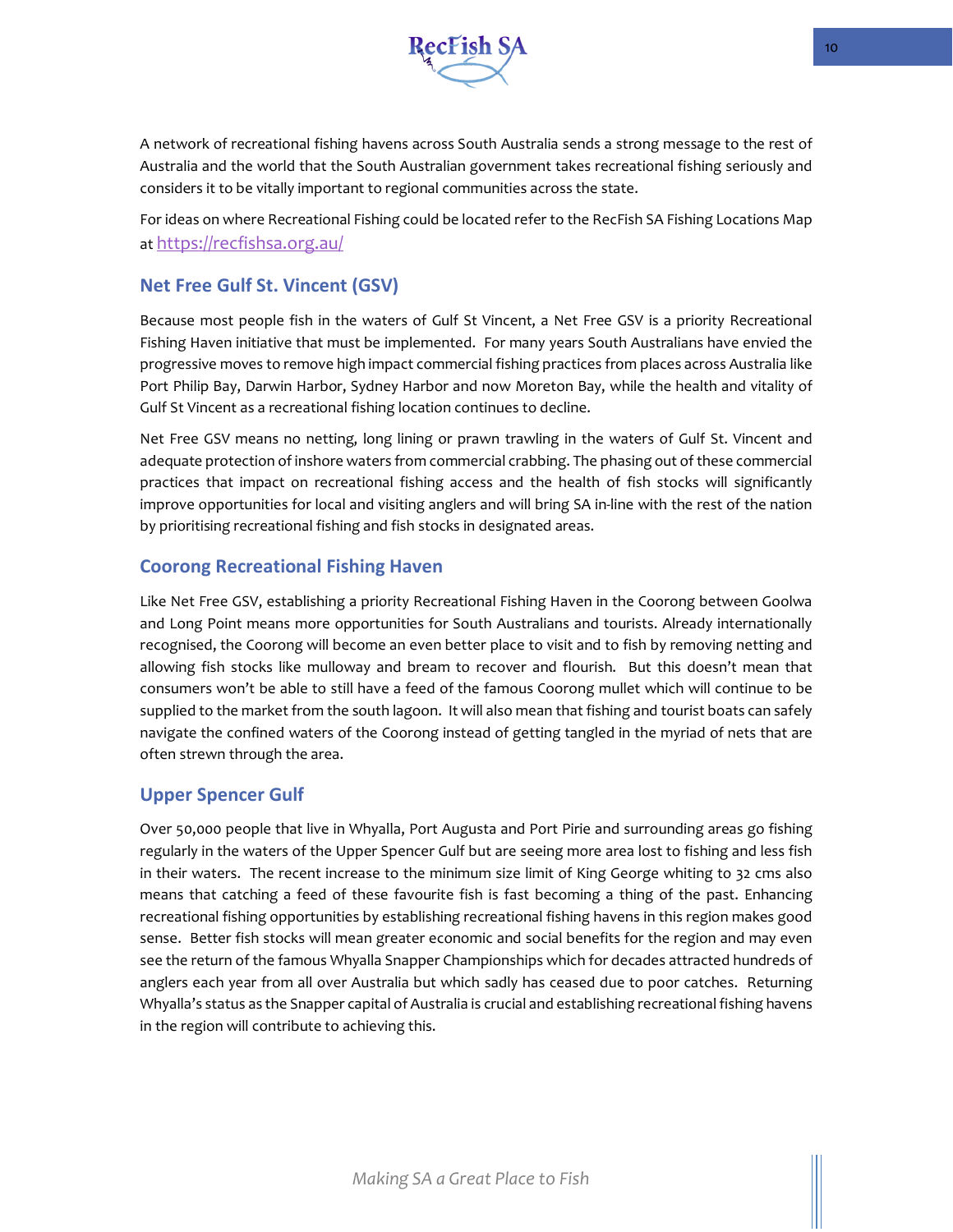

## <span id="page-11-0"></span>**Recreational Fishers Working for the Environment**

## **Key Initiatives**

- *18. Greater government and community support for fish habitat and flow restoration projects.*
- *19. Properly funded and supported Murray cod stocking program in the River Murray.*

South Australia's recreational fishers care about our fisheries and the environments that they rely upon and have been at the forefront of many successful aquatic natural resource management projects. Creating Australia's largest native oyster reef at Rogues Point in Gulf St. Vincent and restocking the River Murray with the mighty Murray cod were ideas driven by recreational fishers and now we're working together to restore fish habitat in the Onkaparinga River and West Lakes. Recreational fishers believe in putting something back and support the principle of passing on an environment that can provide quality fishing experiences to our children. Therefore, we are calling on government to commit more resources to managing and restoring fish habitat in both the marine and freshwater environments so that we can improve fish stocks.

RecFish SA strongly supports initiatives to restore critical environmental flows and habitat in the River Murray to improve the health of native fish stocks and believe that recreational fishers have much to offer in this area. We will continue to work with organisations like The Nature Conservancy, OzFish Unlimited, Natural Resource Management Boards and local government on environmental projects that mean better recreational fishing for South Australians.

Many South Australian recreational fishers travel to NSW and Victoria to catch a Murray cod where state governments strongly support Murray cod restocking programs and consider the fishery to be of immense environmental, social and economic benefit. Establishing a properly funded and implemented community program to stock Murray cod into the River Murray in SA is essential to restoring populations of this iconic species and creating a vibrant recreational fishery.